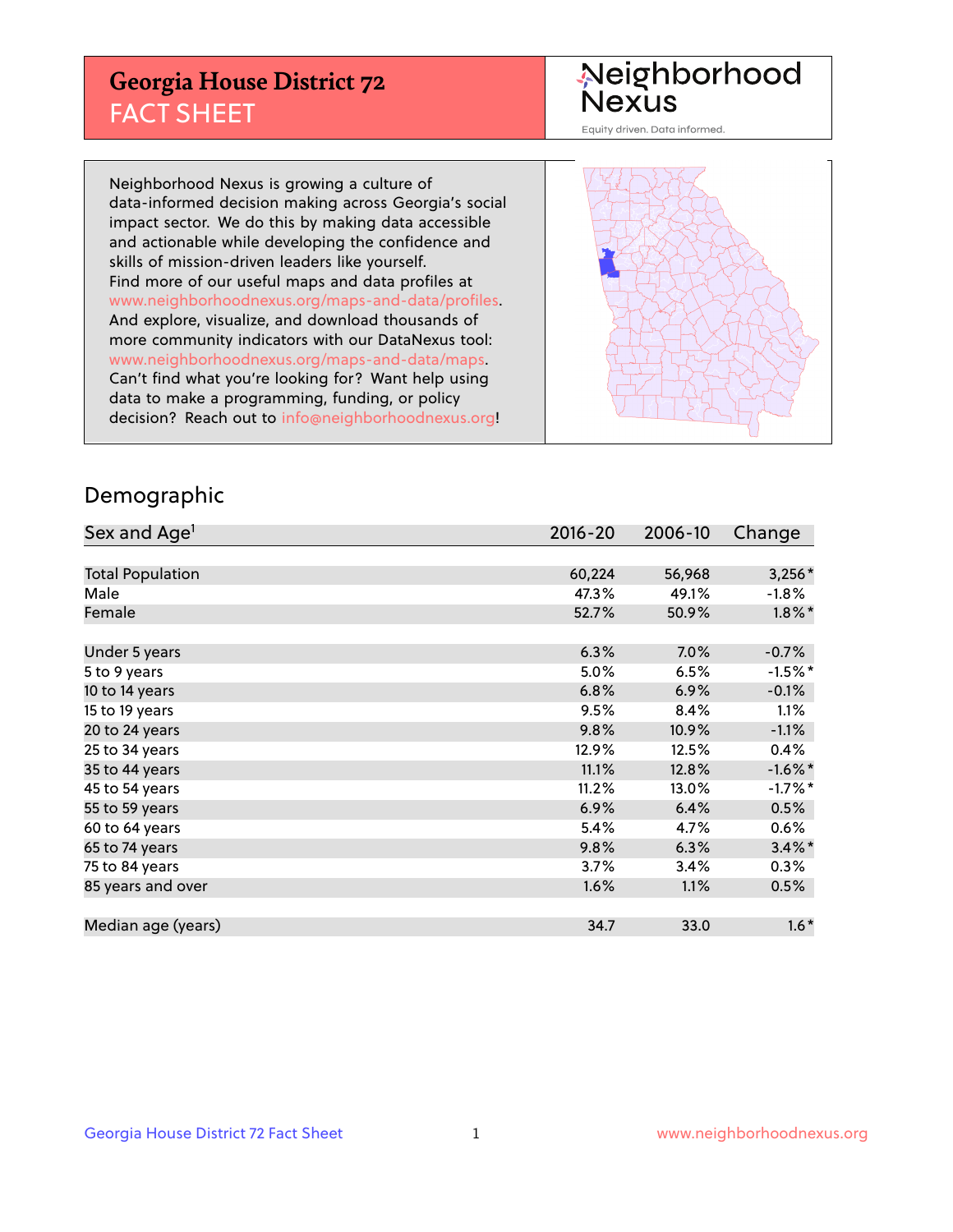## Demographic, continued...

| Race <sup>2</sup>                                            | $2016 - 20$ | 2006-10 | Change     |
|--------------------------------------------------------------|-------------|---------|------------|
| <b>Total population</b>                                      | 60,224      | 56,968  | $3,256*$   |
| One race                                                     | 97.6%       | 98.3%   | $-0.8\%$ * |
| White                                                        | 73.9%       | 76.3%   | $-2.5%$ *  |
| <b>Black or African American</b>                             | 20.2%       | 18.8%   | 1.4%       |
| American Indian and Alaska Native                            | 0.6%        | 0.1%    | 0.5%       |
| Asian                                                        | 1.2%        | 0.8%    | 0.4%       |
| Native Hawaiian and Other Pacific Islander                   | 0.0%        | 0.0%    | 0.0%       |
| Some other race                                              | 1.6%        | 2.3%    | $-0.7%$    |
| Two or more races                                            | 2.4%        | 1.7%    | 0.8%       |
| Race alone or in combination with other race(s) <sup>3</sup> | $2016 - 20$ | 2006-10 | Change     |
|                                                              |             |         |            |
| Total population                                             | 60,224      | 56,968  | $3,256*$   |
| White                                                        | 76.1%       | 77.5%   | $-1.4%$    |
| <b>Black or African American</b>                             | 21.1%       | 19.9%   | 1.2%       |
| American Indian and Alaska Native                            | 1.4%        | 0.8%    | 0.6%       |
| Asian                                                        | 1.7%        | 1.0%    | 0.7%       |
| Native Hawaiian and Other Pacific Islander                   | 0.1%        | 0.0%    | 0.1%       |
| Some other race                                              | 2.1%        | 2.6%    | $-0.4%$    |
|                                                              |             |         |            |
| Hispanic or Latino and Race <sup>4</sup>                     | $2016 - 20$ | 2006-10 | Change     |
| <b>Total population</b>                                      | 60,224      | 56,968  | $3,256*$   |
| Hispanic or Latino (of any race)                             | 6.4%        | 6.7%    | $-0.3%$    |
| Not Hispanic or Latino                                       | 93.6%       | 93.3%   | 0.3%       |
| White alone                                                  | 69.2%       | 72.3%   | $-3.1\%$ * |
| <b>Black or African American alone</b>                       | 20.1%       | 18.5%   | 1.5%       |
| American Indian and Alaska Native alone                      | 0.1%        | 0.1%    | 0.0%       |
| Asian alone                                                  | 1.2%        | 0.8%    | 0.4%       |
| Native Hawaiian and Other Pacific Islander alone             | 0.0%        | 0.0%    | 0.0%       |
| Some other race alone                                        | 0.9%        | 0.1%    | 0.8%       |
| Two or more races                                            | 2.0%        | 1.5%    | 0.6%       |
| U.S. Citizenship Status <sup>5</sup>                         | $2016 - 20$ | 2006-10 | Change     |
|                                                              |             |         |            |
| Foreign-born population                                      | 2,462       | 3,178   | $-716$     |
| Naturalized U.S. citizen                                     | 30.7%       | 21.0%   | 9.7%       |
| Not a U.S. citizen                                           | 69.3%       | 79.0%   | $-9.7%$    |
|                                                              |             |         |            |
| Citizen, Voting Age Population <sup>6</sup>                  | $2016 - 20$ | 2006-10 | Change     |
|                                                              |             |         |            |
| Citizen, 18 and over population                              | 45,135      | 40,488  | 4,647*     |
| Male                                                         | 46.2%       | 47.7%   | $-1.5%$    |
| Female                                                       | 53.8%       | 52.3%   | 1.5%       |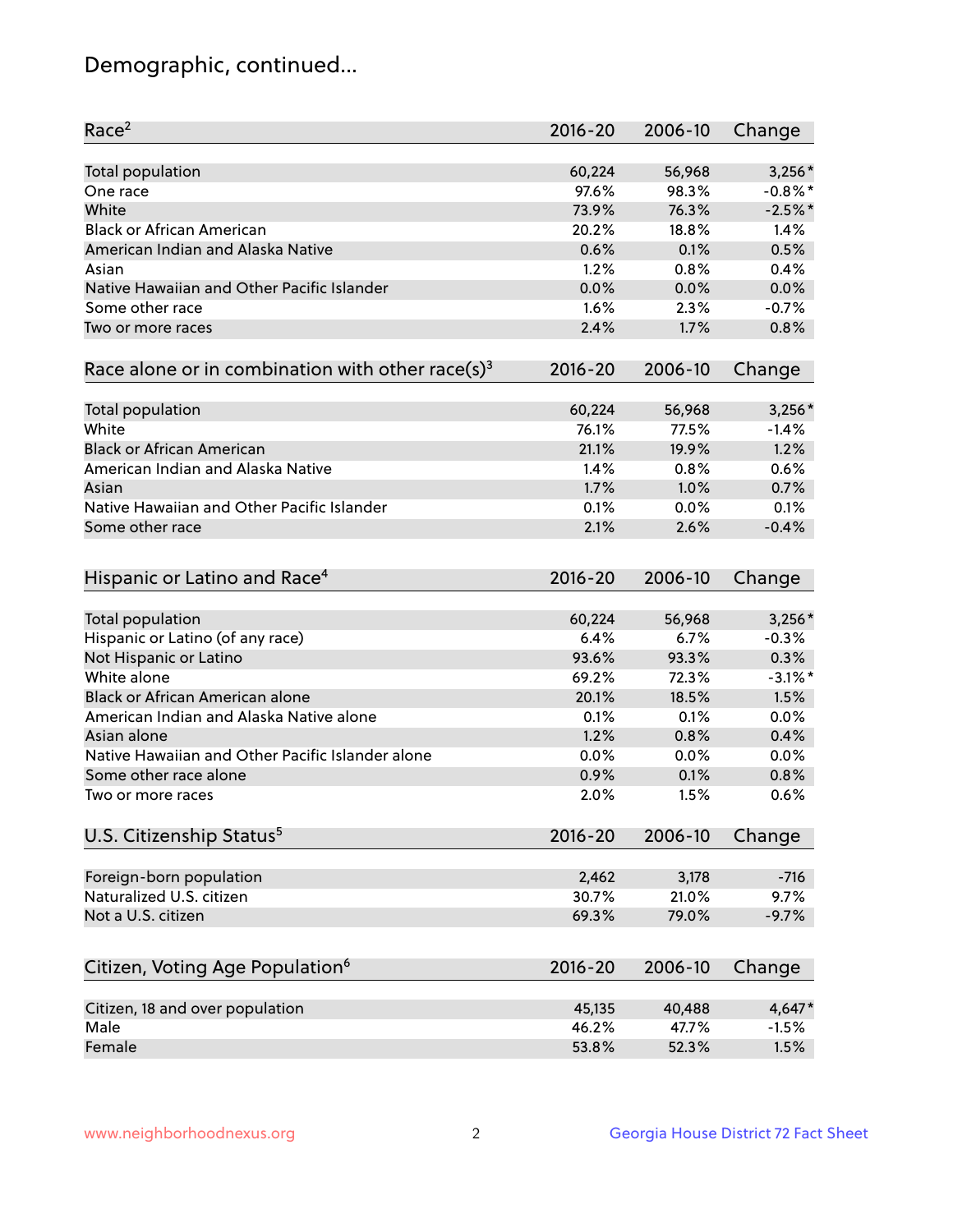#### Economic

| Income <sup>7</sup>                                 | 2016-20 | 2006-10 | Change     |
|-----------------------------------------------------|---------|---------|------------|
|                                                     |         |         |            |
| All households                                      | 21,371  | 20,515  | 856*       |
| Less than \$10,000                                  | 8.4%    | 11.0%   | $-2.6\%$ * |
| \$10,000 to \$14,999                                | 5.6%    | 7.8%    | $-2.2\%$ * |
| \$15,000 to \$24,999                                | 12.3%   | 12.9%   | $-0.6%$    |
| \$25,000 to \$34,999                                | 9.4%    | 11.9%   | $-2.5%$ *  |
| \$35,000 to \$49,999                                | 11.9%   | 16.8%   | $-4.9\%$ * |
| \$50,000 to \$74,999                                | 17.8%   | 16.8%   | 1.0%       |
| \$75,000 to \$99,999                                | 12.3%   | 9.8%    | $2.5%$ *   |
| \$100,000 to \$149,999                              | 14.0%   | 8.8%    | $5.3\%$ *  |
| \$150,000 to \$199,999                              | 4.3%    | 2.4%    | $1.9\%$ *  |
| \$200,000 or more                                   | 3.8%    | 1.7%    | $2.1\%$ *  |
| Median household income (dollars)                   | 53,833  | 40,644  | 13,190*    |
| Mean household income (dollars)                     | 69,877  | 52,713  | 17,164*    |
| With earnings                                       | 73.3%   | 80.1%   | $-6.8\%$ * |
| Mean earnings (dollars)                             | 71,398  | 53,442  | 17,956*    |
| <b>With Social Security</b>                         | 35.6%   | 27.9%   | $7.6\%$ *  |
| Mean Social Security income (dollars)               | 19,464  | 15,103  | 4,361*     |
| With retirement income                              | 19.3%   | 13.8%   | $5.4\%$ *  |
| Mean retirement income (dollars)                    | 27,208  | 19,849  | 7,358*     |
| With Supplemental Security Income                   | 7.9%    | 5.3%    | $2.6\%$ *  |
| Mean Supplemental Security Income (dollars)         | 10,001  | 7,728   | $2,273*$   |
| With cash public assistance income                  | 1.6%    | 1.9%    | $-0.3%$    |
| Mean cash public assistance income (dollars)        | 967     | 2,371   | $-1,404$   |
| With Food Stamp/SNAP benefits in the past 12 months | 18.9%   | 14.3%   | 4.7%*      |
|                                                     |         |         |            |
| Families                                            | 14,718  | 13,868  | 849*       |
| Less than \$10,000                                  | 4.7%    | 6.3%    | $-1.6%$    |
| \$10,000 to \$14,999                                | 3.5%    | 5.3%    | $-1.8%$    |
| \$15,000 to \$24,999                                | 9.3%    | 11.2%   | $-1.9%$    |
| \$25,000 to \$34,999                                | 7.0%    | 11.6%   | $-4.6\%$ * |
| \$35,000 to \$49,999                                | 11.2%   | 16.5%   | $-5.3\%$ * |
| \$50,000 to \$74,999                                | 21.0%   | 19.0%   | 2.0%       |
| \$75,000 to \$99,999                                | 14.3%   | 13.0%   | 1.3%       |
| \$100,000 to \$149,999                              | 17.7%   | 11.4%   | $6.3\%$ *  |
| \$150,000 to \$199,999                              | 6.0%    | 3.3%    | 2.7%       |
| \$200,000 or more                                   | 5.3%    | 2.4%    | 2.9%       |
| Median family income (dollars)                      | 68,314  | 49,135  | 19,179*    |
| Mean family income (dollars)                        | 84,013  | 62,154  | 21,859*    |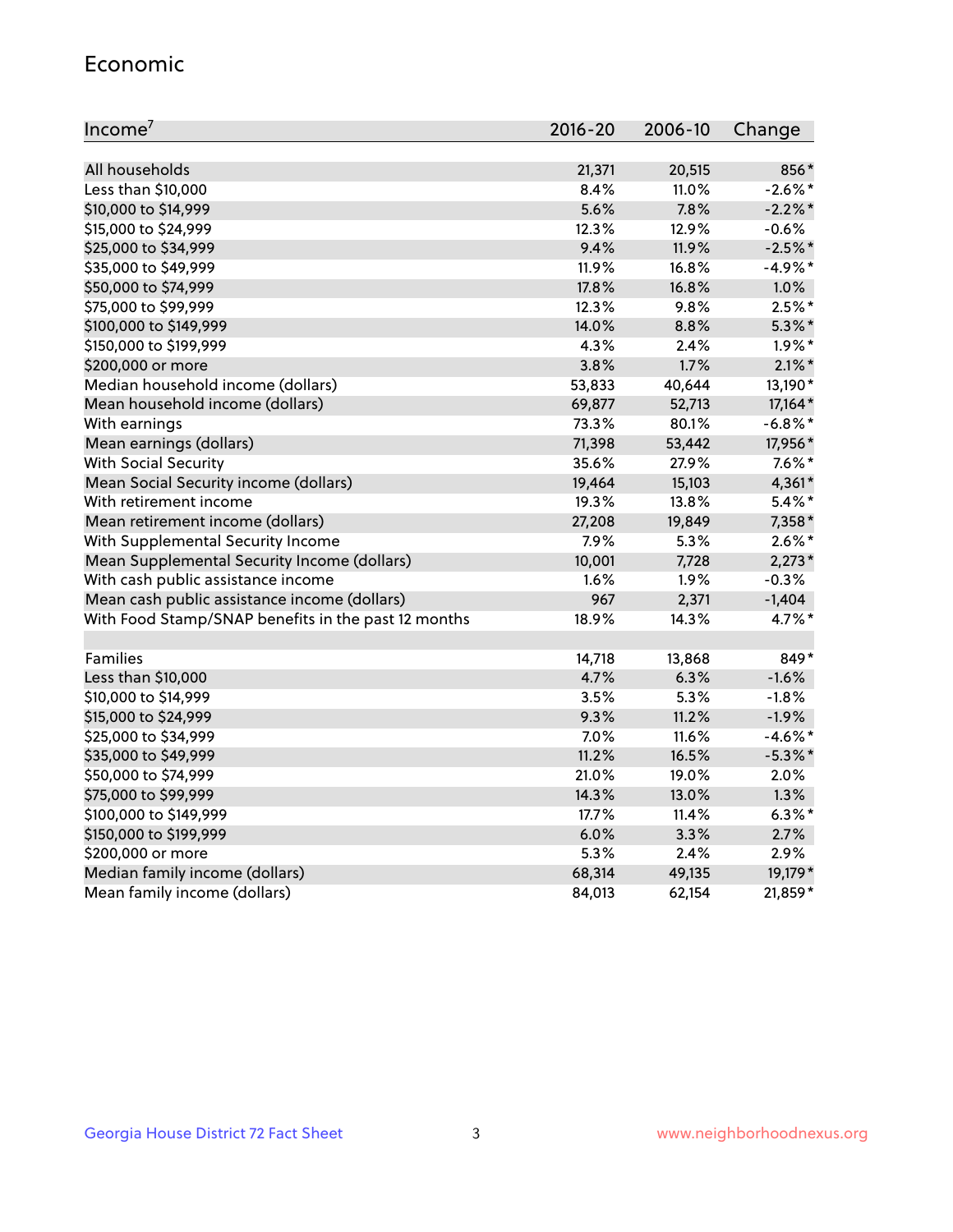## Economic, continued...

| Income, continued <sup>8</sup>                                        | $2016 - 20$ | 2006-10 | Change         |
|-----------------------------------------------------------------------|-------------|---------|----------------|
|                                                                       |             |         |                |
| Nonfamily households                                                  | 6,653       | 6,647   | $\overline{7}$ |
| Median nonfamily income (dollars)                                     | 25,352      | 22,470  | 2,882          |
| Mean nonfamily income (dollars)                                       | 35,999      | 30,822  | 5,176 *        |
| Median earnings for workers (dollars)                                 | 28,116      | 21,388  | $6,729*$       |
| Median earnings for male full-time, year-round workers                | 47,515      | 40,556  | 6,960*         |
| (dollars)                                                             |             |         |                |
| Median earnings for female full-time, year-round workers<br>(dollars) | 34,984      | 30,283  | 4,701*         |
| Per capita income (dollars)                                           | 25,527      | 19,315  | $6,213*$       |
|                                                                       |             |         |                |
| Families and People Below Poverty Level <sup>9</sup>                  | $2016 - 20$ | 2006-10 | Change         |
|                                                                       |             |         |                |
| <b>All families</b>                                                   | 14.9%       | 15.1%   | $-0.2%$        |
| With related children under 18 years                                  | 23.5%       | 22.4%   | 1.1%           |
| With related children under 5 years only                              | 32.6%       | 27.8%   | 4.8%           |
| Married couple families                                               | 7.5%        | 8.1%    | $-0.6%$        |
| With related children under 18 years                                  | 12.8%       | 12.6%   | 0.2%           |
| With related children under 5 years only                              | 6.1%        | 11.5%   | $-5.4%$        |
| Families with female householder, no husband present                  | 34.1%       | 38.0%   | $-3.8%$        |
| With related children under 18 years                                  | 44.6%       | 43.7%   | 0.9%           |
| With related children under 5 years only                              | 79.0%       | 65.0%   | 14.0%          |
|                                                                       | 21.0%       | 21.7%   | $-0.7%$        |
| All people                                                            |             |         |                |
| Under 18 years                                                        | 29.1%       | 25.1%   | 4.1%           |
| Related children under 18 years                                       | 28.9%       | 24.7%   | 4.2%           |
| Related children under 5 years                                        | 42.1%       | 29.6%   | 12.5%          |
| Related children 5 to 17 years                                        | 23.7%       | 22.7%   | 1.0%           |
| 18 years and over                                                     | 18.6%       | 20.6%   | $-2.0%$        |
| 18 to 64 years                                                        | 20.9%       | 21.3%   | $-0.5%$        |
| 65 years and over                                                     | 9.6%        | 16.0%   | $-6.4%$        |
| People in families                                                    | 17.2%       | 16.5%   | 0.7%           |
| Unrelated individuals 15 years and over                               | 38.6%       | 44.2%   | $-5.6%$        |
| Non-Hispanic white people                                             | 16.6%       | 17.8%   | $-1.2%$        |
| Black or African-American people                                      | 29.9%       | 28.8%   | 1.1%           |
| Asian people                                                          | 24.0%       | 31.4%   | $-7.4%$        |
| Hispanic or Latino people                                             | 39.4%       | 40.0%   | $-0.5%$        |
|                                                                       |             |         |                |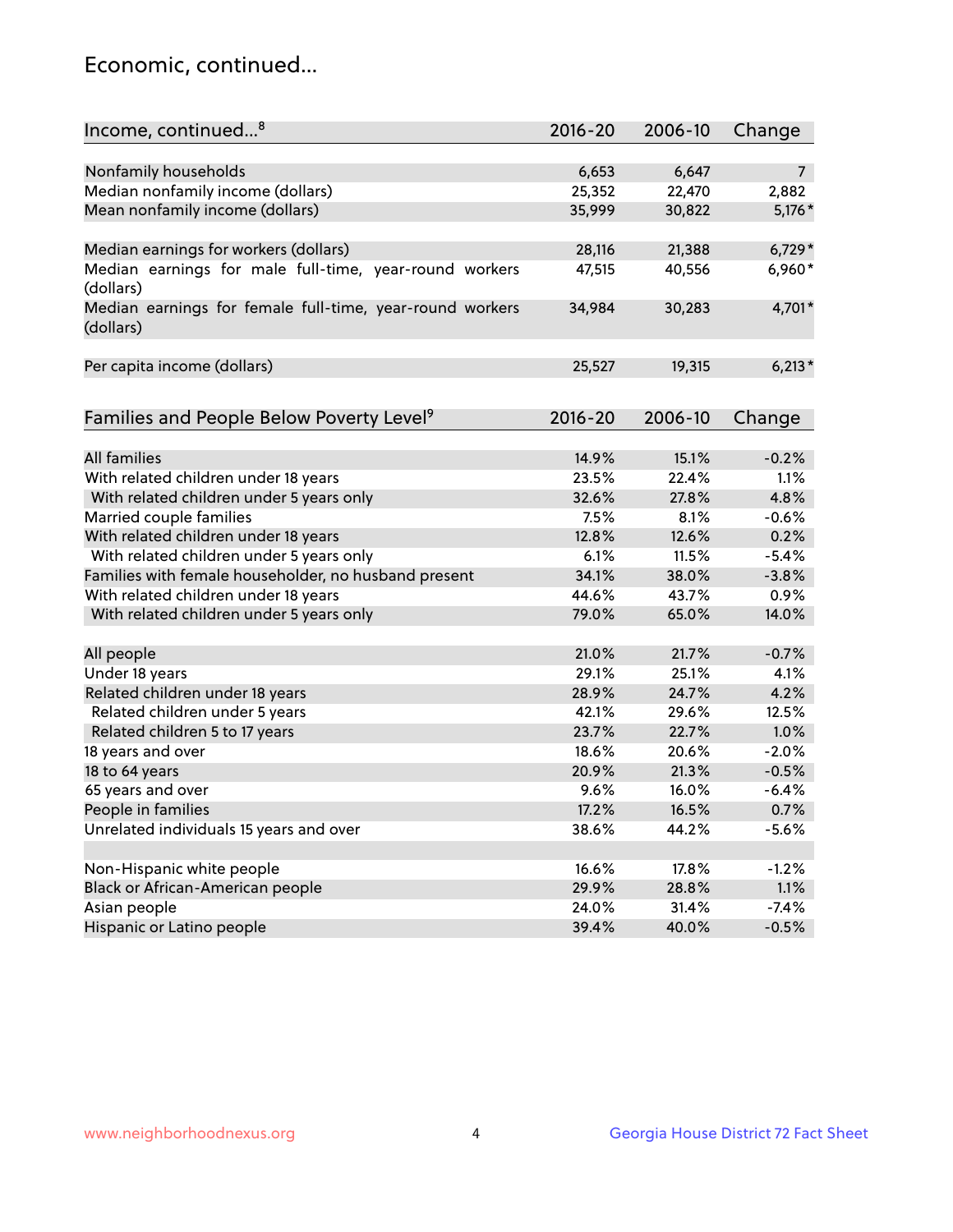## Employment

| Employment Status <sup>10</sup>                               | $2016 - 20$ | 2006-10 | Change     |
|---------------------------------------------------------------|-------------|---------|------------|
|                                                               |             |         |            |
| Population 16 years and over                                  | 48,354      | 44,573  | 3,781*     |
| In labor force                                                | 58.3%       | 62.3%   | $-4.0\%$ * |
| Civilian labor force                                          | 58.2%       | 62.2%   | $-4.0\%$ * |
| Employed                                                      | 53.8%       | 55.1%   | $-1.3%$    |
| Unemployed                                                    | 4.5%        | 7.2%    | $-2.7%$    |
| <b>Armed Forces</b>                                           | 0.1%        | 0.1%    | 0.0%       |
| Not in labor force                                            | 41.7%       | 37.7%   | 4.0%*      |
|                                                               |             |         |            |
| Civilian labor force                                          | 28,151      | 27,740  | 411        |
| <b>Unemployment Rate</b>                                      | 7.6%        | 11.5%   | $-3.9%$    |
| Females 16 years and over                                     | 25,811      | 23,143  | 2,668*     |
| In labor force                                                | 54.6%       | 57.8%   | $-3.2%$    |
| Civilian labor force                                          | 54.6%       | 57.8%   | $-3.2%$    |
| Employed                                                      | 50.5%       | 50.9%   | $-0.4%$    |
|                                                               |             |         |            |
| Own children of the householder under 6 years                 | 4,134       | 4,452   | $-318$     |
| All parents in family in labor force                          | 71.6%       | 66.2%   | 5.5%       |
|                                                               |             |         |            |
| Own children of the householder 6 to 17 years                 | 8,389       | 8,390   | -1         |
| All parents in family in labor force                          | 73.1%       | 73.3%   | $-0.2%$    |
|                                                               |             |         |            |
| Industry <sup>11</sup>                                        | $2016 - 20$ | 2006-10 | Change     |
|                                                               |             |         |            |
| Civilian employed population 16 years and over                | 25,998      | 24,539  | 1,459      |
| Agriculture, forestry, fishing and hunting, and mining        | 1.0%        | 1.7%    | $-0.7%$    |
| Construction                                                  | 7.4%        | 9.4%    | $-2.1%$    |
| Manufacturing                                                 | 18.5%       | 15.7%   | $2.9\%$ *  |
| Wholesale trade                                               | 2.9%        | 3.5%    | $-0.5%$    |
| Retail trade                                                  | 10.9%       | 12.5%   | $-1.6%$    |
| Transportation and warehousing, and utilities                 | 5.0%        | 6.2%    | $-1.2%$    |
| Information                                                   | 0.9%        | 1.6%    | $-0.7%$    |
| Finance and insurance, and real estate and rental and leasing | 4.0%        | 5.0%    | $-1.0%$    |
| Professional, scientific, and management, and administrative  | 10.4%       | 6.7%    | $3.8\%$ *  |
| and waste management services                                 |             |         |            |
| Educational services, and health care and social assistance   | 19.9%       | 20.0%   | $-0.2%$    |
| Arts, entertainment, and recreation, and accommodation and    | 8.3%        | 7.4%    | 0.9%       |
| food services                                                 |             |         |            |
| Other services, except public administration                  | 6.4%        | 5.8%    | 0.6%       |
| Public administration                                         | 4.4%        | 4.6%    | $-0.2%$    |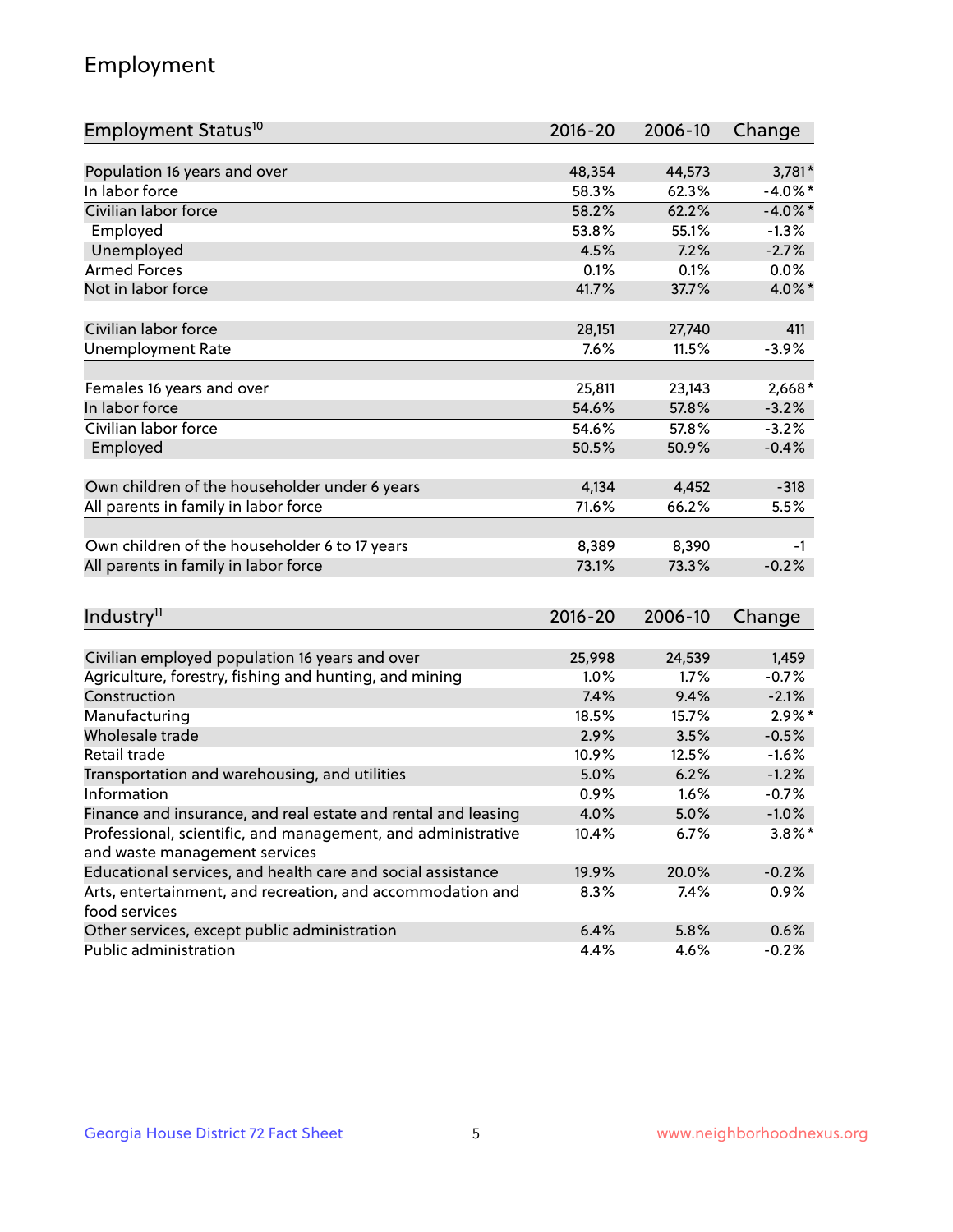## Employment, continued...

| Occupation <sup>12</sup>                                                    | $2016 - 20$ | 2006-10 | Change             |
|-----------------------------------------------------------------------------|-------------|---------|--------------------|
| Civilian employed population 16 years and over                              |             |         |                    |
|                                                                             | 25,998      | 24,539  | 1,459<br>$2.2\%$ * |
| Management, business, science, and arts occupations                         | 29.2%       | 27.0%   |                    |
| Service occupations                                                         | 19.4%       | 17.4%   | 2.0%               |
| Sales and office occupations                                                | 21.8%       | 25.5%   | $-3.8\%$ *         |
| Natural<br>and<br>resources,<br>construction,<br>maintenance<br>occupations | 10.3%       | 12.0%   | $-1.7%$            |
| Production, transportation, and material moving occupations                 | 19.3%       | 18.1%   | 1.2%               |
| Class of Worker <sup>13</sup>                                               | 2016-20     | 2006-10 | Change             |
|                                                                             |             |         |                    |
| Civilian employed population 16 years and over                              | 25,998      | 24,539  | 1,459              |
| Private wage and salary workers                                             | 79.0%       | 77.9%   | 1.1%               |
| Government workers                                                          | 14.9%       | 16.2%   | $-1.2%$            |
| Self-employed in own not incorporated business workers                      | $6.0\%$     | 5.7%    | 0.3%               |
| Unpaid family workers                                                       | 0.1%        | 0.2%    | $-0.2%$            |
| Job Flows <sup>14</sup>                                                     | 2019        | 2010    | Change             |
|                                                                             |             |         |                    |
| Total Jobs in district                                                      | 26,213      | 24,204  | 2,009              |
| Held by residents of district                                               | 25.1%       | 23.6%   | 1.5%               |
| Held by non-residents of district                                           | 74.9%       | 76.4%   | $-1.5%$            |
| Jobs by Industry Sector <sup>15</sup>                                       | 2019        | 2010    | Change             |
|                                                                             |             |         |                    |
| Total Jobs in district                                                      | 26,213      | 24,204  | 2,009              |
| Goods Producing sectors                                                     | 27.7%       | 26.5%   | 1.2%               |
| Trade, Transportation, and Utilities sectors                                | 12.6%       | 12.9%   | $-0.3%$            |
| All Other Services sectors                                                  | 59.7%       | 60.5%   | $-0.9%$            |
|                                                                             |             |         |                    |
| Total Jobs in district held by district residents                           | 6,586       | 5,718   | 868                |
| <b>Goods Producing sectors</b>                                              | 29.9%       | 25.7%   | 4.2%               |
| Trade, Transportation, and Utilities sectors                                | 7.4%        | 8.5%    | $-1.1%$            |
| All Other Services sectors                                                  | 62.7%       | 65.8%   | $-3.1%$            |
|                                                                             |             |         |                    |
| Jobs by Earnings <sup>16</sup>                                              | 2019        | 2010    | Change             |
|                                                                             |             |         |                    |
| Total Jobs in district                                                      | 26,213      | 24,204  | 2,009              |
| Jobs with earnings \$1250/month or less                                     | 21.6%       | 22.8%   | $-1.1%$            |
| Jobs with earnings \$1251/month to \$3333/month                             | 34.1%       | 43.6%   | $-9.5%$            |
| Jobs with earnings greater than \$3333/month                                | 44.3%       | 33.6%   | 10.7%              |
| Total Jobs in district held by district residents                           | 6,586       | 5,718   | 868                |
| Jobs with earnings \$1250/month or less                                     | 21.0%       | 23.7%   | $-2.8%$            |
| Jobs with earnings \$1251/month to \$3333/month                             | 35.1%       | 42.1%   | $-7.0%$            |
| Jobs with earnings greater than \$3333/month                                | 43.9%       | 34.2%   | 9.8%               |
|                                                                             |             |         |                    |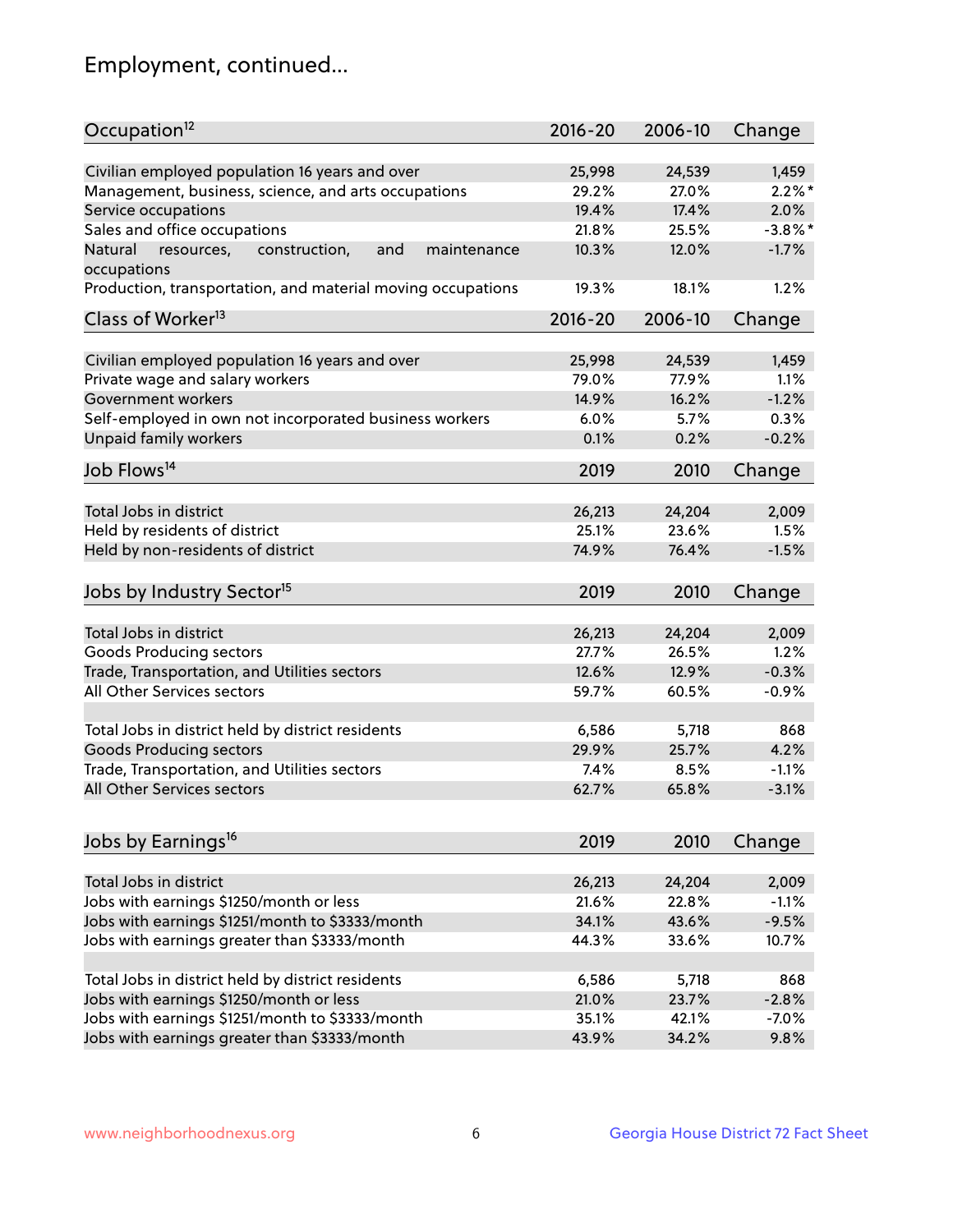## Employment, continued...

| 2019   | 2010   | Change  |
|--------|--------|---------|
|        |        |         |
| 26,213 | 24,204 | 2,009   |
| 25.9%  | 22.8%  | 3.1%    |
| 53.7%  | 59.5%  | $-5.8%$ |
| 20.4%  | 17.7%  | 2.6%    |
|        |        |         |
| 6,586  | 5.718  | 868     |
| 24.2%  | 20.5%  | 3.7%    |
| 52.1%  | 58.6%  | $-6.5%$ |
| 23.7%  | 20.9%  | 2.8%    |
|        |        |         |

#### Education

| School Enrollment <sup>18</sup>                | $2016 - 20$ | 2006-10 | Change     |
|------------------------------------------------|-------------|---------|------------|
|                                                |             |         |            |
| Population 3 years and over enrolled in school | 17,335      | 17,188  | 147        |
| Nursery school, preschool                      | 4.4%        | $7.0\%$ | $-2.6\%$ * |
| Kindergarten                                   | 3.9%        | 4.0%    | $-0.1%$    |
| Elementary school (grades 1-8)                 | 34.5%       | 35.3%   | $-0.8%$    |
| High school (grades 9-12)                      | 19.0%       | 19.5%   | $-0.5%$    |
| College or graduate school                     | 38.2%       | 34.2%   | 4.1%       |
| Educational Attainment <sup>19</sup>           | $2016 - 20$ | 2006-10 | Change     |
|                                                |             |         |            |
| Population 25 years and over                   | 37,656      | 34,297  | $3,359*$   |
| Less than 9th grade                            | 5.1%        | 8.3%    | $-3.3\%$ * |
| 9th to 12th grade, no diploma                  | 11.3%       | 14.9%   | $-3.6\%$ * |
| High school graduate (includes equivalency)    | 34.6%       | 35.6%   | $-1.0\%$   |
| Some college, no degree                        | 21.6%       | 17.5%   | $4.1\%$ *  |
| Associate's degree                             | 6.5%        | 6.3%    | 0.2%       |
| Bachelor's degree                              | 13.2%       | 10.7%   | $2.5%$ *   |
| Graduate or professional degree                | 7.7%        | $6.7\%$ | 1.0%       |
|                                                |             |         |            |
| Percent high school graduate or higher         | 83.6%       | 76.8%   | $6.9\%$ *  |
| Percent bachelor's degree or higher            | 20.9%       | 17.4%   | $3.5\%$ *  |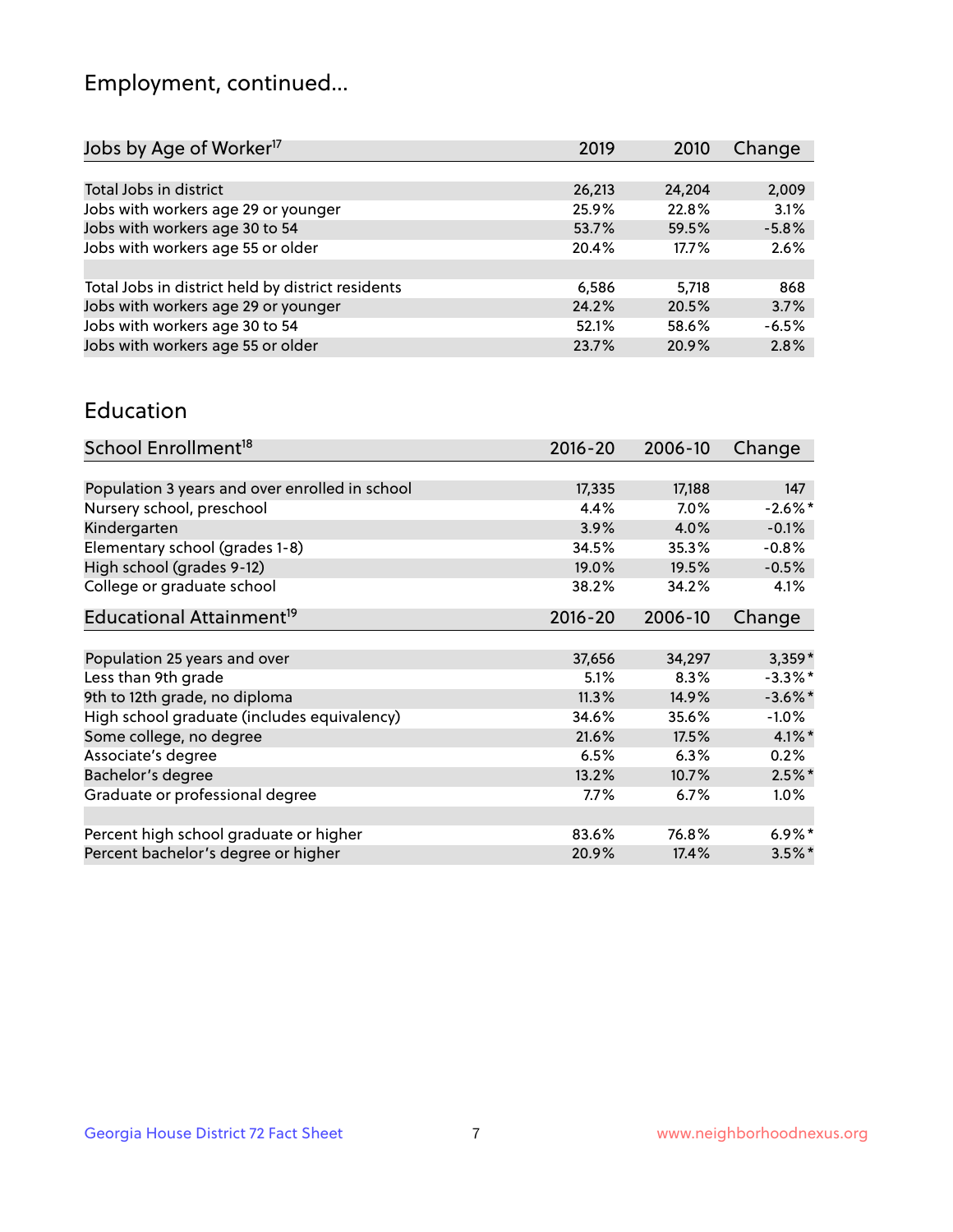## Housing

| Households by Type <sup>20</sup>                     | 2016-20     | 2006-10 | Change     |
|------------------------------------------------------|-------------|---------|------------|
|                                                      |             |         |            |
| Total households                                     | 21,371      | 20,515  | 856*       |
| Family households (families)                         | 68.9%       | 67.6%   | 1.3%       |
| With own children under 18 years                     | 28.0%       | 30.5%   | $-2.4%$    |
| Married-couple family                                | 48.4%       | 50.5%   | $-2.1%$    |
| With own children of the householder under 18 years  | 17.6%       | 21.4%   | $-3.8\%$ * |
| Male householder, no wife present, family            | 4.9%        | 3.7%    | 1.2%       |
| With own children of the householder under 18 years  | 2.4%        | 1.3%    | 1.1%       |
| Female householder, no husband present, family       | 15.5%       | 13.4%   | 2.2%       |
| With own children of the householder under 18 years  | 8.0%        | 7.8%    | 0.3%       |
| Nonfamily households                                 | 31.1%       | 32.4%   | $-1.3%$    |
| Householder living alone                             | 25.2%       | 24.2%   | 1.0%       |
| 65 years and over                                    | 10.9%       | 8.2%    | $2.7\%$ *  |
| Households with one or more people under 18 years    | 33.3%       | 34.9%   | $-1.6%$    |
| Households with one or more people 65 years and over | 31.9%       | 21.3%   | 10.6%*     |
|                                                      |             |         |            |
| Average household size                               | 2.68        | 2.66    | 0.02       |
| Average family size                                  | 3.19        | 3.19    | $-0.00$    |
| Housing Occupancy <sup>21</sup>                      | $2016 - 20$ | 2006-10 | Change     |
| Total housing units                                  | 24,017      | 23,359  | 658*       |
| Occupied housing units                               | 89.0%       | 87.8%   | 1.2%       |
| Vacant housing units                                 | 11.0%       | 12.2%   | $-1.2%$    |
|                                                      |             |         |            |
| Homeowner vacancy rate                               | 1.3         | 3.2     | $-1.9$     |
| Rental vacancy rate                                  | 3.9         | 8.2     | $-4.3$     |
| Units in Structure <sup>22</sup>                     | $2016 - 20$ | 2006-10 | Change     |
|                                                      |             |         |            |
| Total housing units                                  | 24,017      | 23,359  | 658*       |
| 1-unit, detached                                     | 66.3%       | 65.0%   | 1.3%       |
| 1-unit, attached                                     | 1.3%        | 1.5%    | $-0.2%$    |
| 2 units                                              | 4.1%        | 3.2%    | 0.9%       |
| 3 or 4 units                                         | 3.9%        | 2.8%    | 1.1%       |
| 5 to 9 units                                         | 4.6%        | 4.7%    | $-0.2%$    |
| 10 to 19 units                                       | 2.1%        | 3.6%    | $-1.6%$    |
| 20 or more units                                     | 3.1%        | 2.1%    | 0.9%       |
| Mobile home                                          | 14.6%       | 17.0%   | $-2.3\%$ * |
| Boat, RV, van, etc.                                  | 0.1%        | 0.0%    | $0.0\%$    |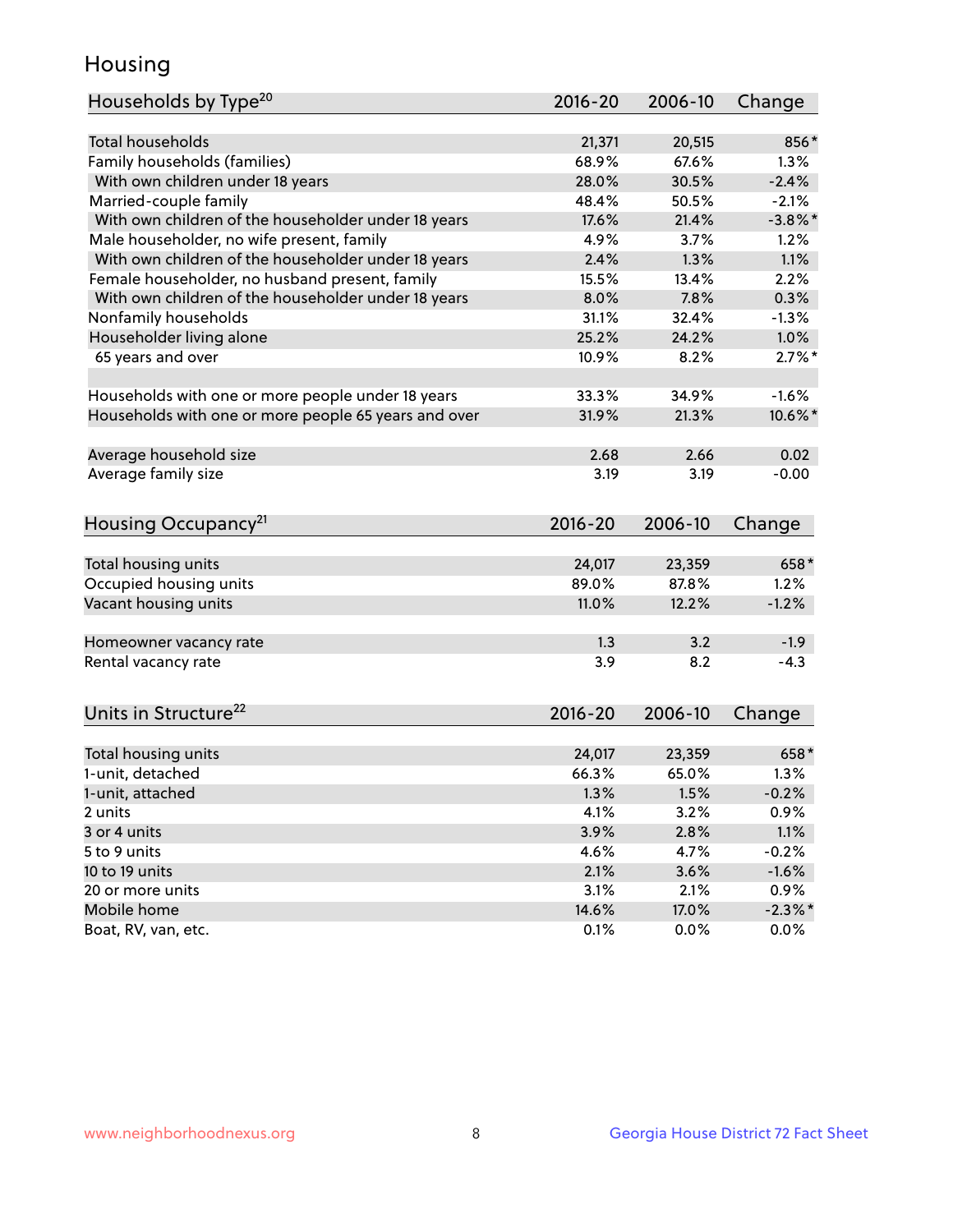## Housing, Continued...

| Year Structure Built <sup>23</sup>             | 2016-20     | 2006-10 | Change      |
|------------------------------------------------|-------------|---------|-------------|
| Total housing units                            | 24,017      | 23,359  | 658*        |
| Built 2014 or later                            | 2.6%        | (X)     | (X)         |
| Built 2010 to 2013                             | 1.5%        | (X)     | (X)         |
| Built 2000 to 2009                             | 16.9%       | 16.8%   | 0.1%        |
| Built 1990 to 1999                             | 17.7%       | 19.1%   | $-1.4%$     |
| Built 1980 to 1989                             | 20.6%       | 19.3%   | 1.3%        |
| Built 1970 to 1979                             | 14.3%       | 17.8%   | $-3.5%$ *   |
| Built 1960 to 1969                             | 7.8%        | 7.6%    | 0.2%        |
| Built 1950 to 1959                             | 6.5%        | 6.5%    | $-0.0%$     |
| Built 1940 to 1949                             | 4.2%        | 4.9%    | $-0.7%$     |
| Built 1939 or earlier                          | 7.8%        | 7.9%    | $-0.1%$     |
| Housing Tenure <sup>24</sup>                   | $2016 - 20$ | 2006-10 | Change      |
|                                                |             |         |             |
| Occupied housing units                         | 21,371      | 20,515  | 856*        |
| Owner-occupied                                 | 62.9%       | 62.7%   | 0.1%        |
| Renter-occupied                                | 37.1%       | 37.3%   | $-0.1%$     |
| Average household size of owner-occupied unit  | 2.70        | 2.68    | 0.03        |
| Average household size of renter-occupied unit | 2.64        | 2.63    | 0.01        |
| Residence 1 Year Ago <sup>25</sup>             | $2016 - 20$ | 2006-10 | Change      |
| Population 1 year and over                     | 59,430      | 55,988  | $3,442*$    |
| Same house                                     | 81.0%       | 78.1%   | $2.9\%*$    |
| Different house in the U.S.                    | 18.7%       | 21.3%   | $-2.6%$     |
| Same county                                    | 9.1%        | 13.4%   | $-4.3\%$ *  |
| Different county                               | 9.6%        | 7.9%    | 1.7%        |
| Same state                                     | 7.8%        | 5.8%    | 1.9%        |
| Different state                                | 1.8%        | 2.1%    | $-0.3%$     |
| Abroad                                         | 0.4%        | 0.6%    | $-0.3%$     |
| Value of Housing Unit <sup>26</sup>            | 2016-20     | 2006-10 | Change      |
|                                                |             |         |             |
| Owner-occupied units                           | 13,432      | 12,871  | 560         |
| Less than \$50,000                             | 8.7%        | 10.8%   | $-2.1%$     |
| \$50,000 to \$99,999                           | 19.8%       | 20.3%   | $-0.4%$     |
| \$100,000 to \$149,999                         | 21.1%       | 24.6%   | $-3.4%$     |
| \$150,000 to \$199,999                         | 15.4%       | 18.3%   | $-2.8%$     |
| \$200,000 to \$299,999                         | 19.3%       | 13.1%   | $6.2\%$ *   |
| \$300,000 to \$499,999                         | 10.0%       | 8.9%    | 1.1%        |
| \$500,000 to \$999,999                         | 5.2%        | 3.1%    | 2.0%        |
| \$1,000,000 or more                            | 0.4%        | 1.0%    | $-0.6%$     |
| Median (dollars)                               | 150,762     | 136,741 | 14,021*     |
| Mortgage Status <sup>27</sup>                  | $2016 - 20$ | 2006-10 | Change      |
| Owner-occupied units                           | 13,432      | 12,871  | 560         |
| Housing units with a mortgage                  | 55.2%       | 66.0%   | $-10.8\%$ * |
| Housing units without a mortgage               | 44.8%       | 34.0%   | 10.8%*      |
|                                                |             |         |             |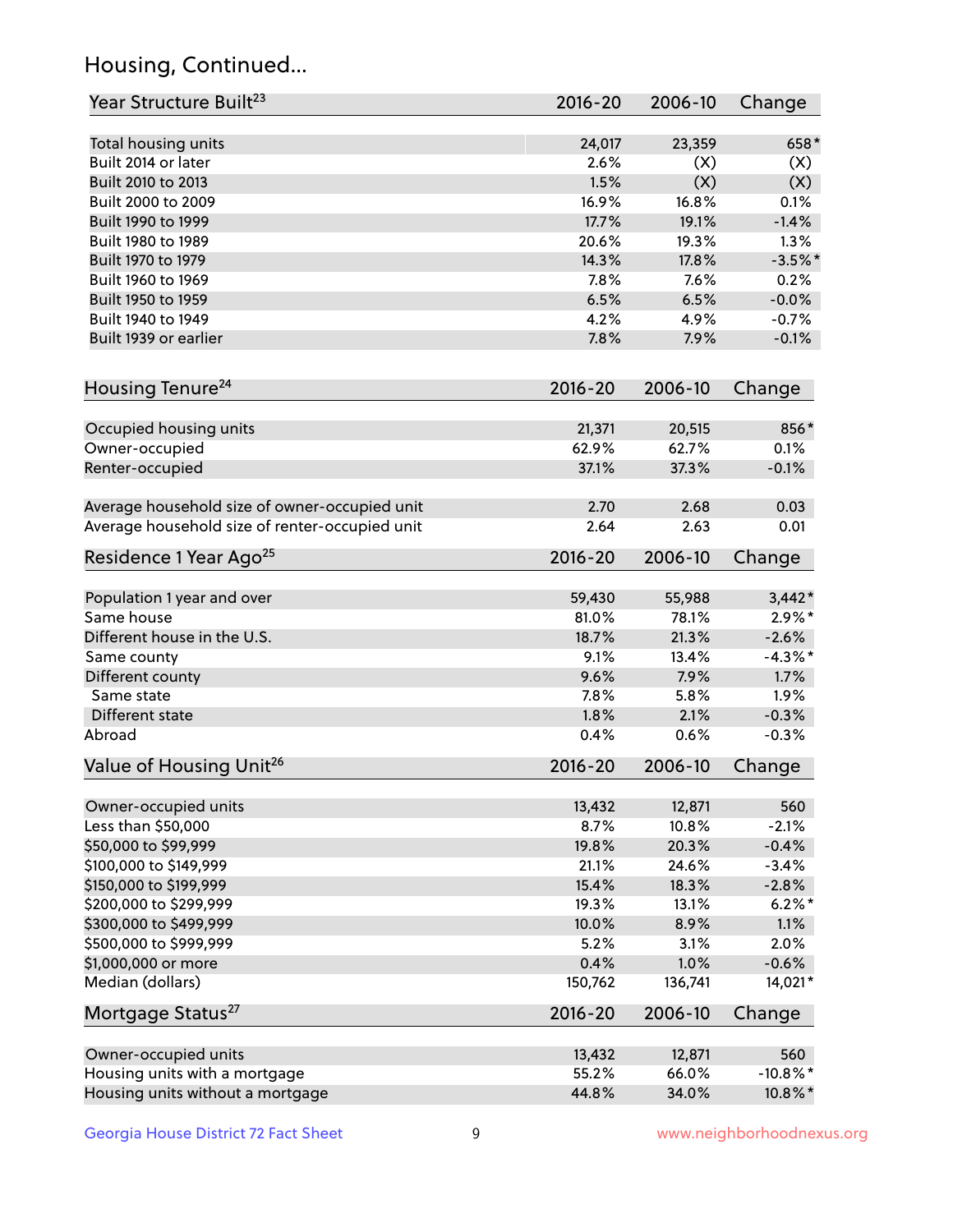## Housing, Continued...

| Selected Monthly Owner Costs <sup>28</sup>                                            | $2016 - 20$ | 2006-10 | Change     |
|---------------------------------------------------------------------------------------|-------------|---------|------------|
| Housing units with a mortgage                                                         | 7,415       | 8,496   | $-1,082*$  |
| Less than \$300                                                                       | 0.6%        | 0.2%    | 0.5%       |
| \$300 to \$499                                                                        | 1.7%        | 1.6%    | 0.1%       |
| \$500 to \$999                                                                        | 27.6%       | 34.1%   | $-6.5%$ *  |
| \$1,000 to \$1,499                                                                    | 36.0%       | 32.2%   | 3.9%       |
| \$1,500 to \$1,999                                                                    | 21.2%       | 17.6%   | 3.6%       |
| \$2,000 to \$2,999                                                                    | 9.5%        | 10.9%   | $-1.4%$    |
| \$3,000 or more                                                                       | 3.3%        | 3.6%    | $-0.2%$    |
| Median (dollars)                                                                      | 1,248       | 1,176   | $72*$      |
|                                                                                       |             |         |            |
| Housing units without a mortgage                                                      | 6,017       | 4,375   | $1,642*$   |
| Less than \$150                                                                       | 3.1%        | 3.9%    | $-0.8%$    |
| \$150 to \$249                                                                        | 12.2%       | 20.2%   | $-7.9%$ *  |
| \$250 to \$349                                                                        | 19.9%       | 25.8%   | $-5.9%$    |
| \$350 to \$499                                                                        | 31.5%       | 29.4%   | 2.0%       |
| \$500 to \$699                                                                        | 18.3%       | 15.5%   | 2.8%       |
| \$700 or more                                                                         | 15.0%       | 5.3%    | $9.8\%$ *  |
| Median (dollars)                                                                      | 414         | 351     | $63*$      |
| Selected Monthly Owner Costs as a Percentage of<br>Household Income <sup>29</sup>     | $2016 - 20$ | 2006-10 | Change     |
| Housing units with a mortgage (excluding units where<br>SMOCAPI cannot be computed)   | 7,309       | 8,476   | $-1,166*$  |
| Less than 20.0 percent                                                                | 51.9%       | 38.3%   | 13.6%*     |
| 20.0 to 24.9 percent                                                                  | 13.2%       | 17.7%   | $-4.5%$ *  |
| 25.0 to 29.9 percent                                                                  | 7.5%        | 11.5%   | $-4.0\%$ * |
| 30.0 to 34.9 percent                                                                  | 6.0%        | 7.3%    | $-1.4%$    |
| 35.0 percent or more                                                                  | 21.4%       | 25.2%   | $-3.8%$    |
| Not computed                                                                          | 105         | 21      | 84         |
| Housing unit without a mortgage (excluding units where<br>SMOCAPI cannot be computed) | 5,918       | 4,309   | 1,609*     |
| Less than 10.0 percent                                                                | 56.9%       | 42.2%   | 14.7%*     |
| 10.0 to 14.9 percent                                                                  | 16.8%       | 22.3%   | $-5.5%$ *  |
| 15.0 to 19.9 percent                                                                  | 9.1%        | 8.7%    | 0.4%       |
| 20.0 to 24.9 percent                                                                  | 5.7%        | 7.2%    | $-1.5%$    |
| 25.0 to 29.9 percent                                                                  | 2.9%        | 5.3%    | $-2.4%$    |
| 30.0 to 34.9 percent                                                                  | 2.4%        | 3.8%    | $-1.4%$    |
| 35.0 percent or more                                                                  | 6.3%        | 10.6%   | $-4.2%$    |
| Not computed                                                                          | 99          | 66      | 34         |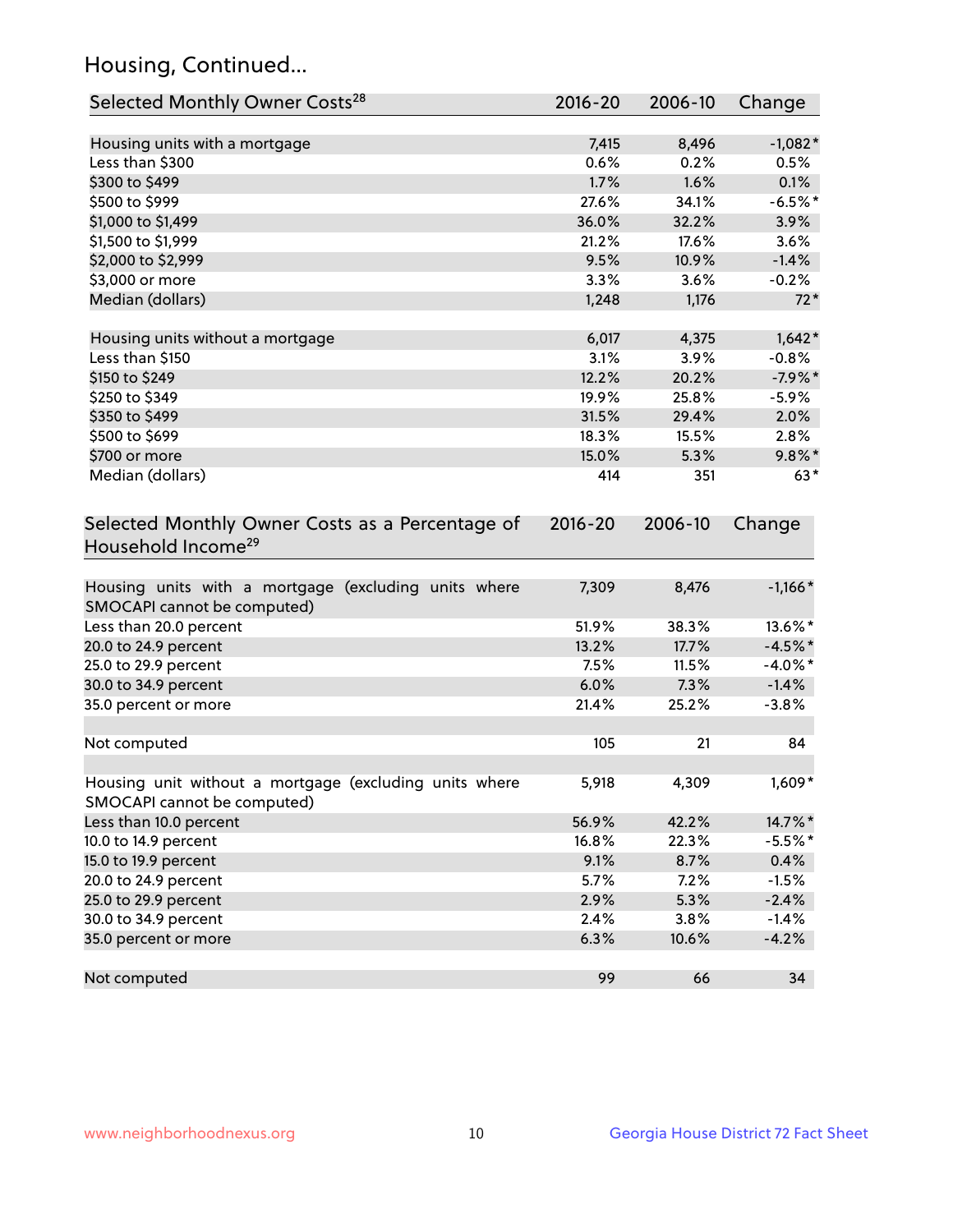## Housing, Continued...

| Gross Rent <sup>30</sup>   | 2016-20 | 2006-10 | Change  |
|----------------------------|---------|---------|---------|
|                            |         |         |         |
| Occupied units paying rent | 7,269   | 6,880   | 389     |
| Less than \$200            | $1.0\%$ | 2.6%    | $-1.6%$ |
| \$200 to \$499             | 13.9%   | 20.8%   | $-6.9%$ |
| \$500 to \$749             | 28.6%   | 34.9%   | $-6.3%$ |
| \$750 to \$999             | 32.5%   | 27.5%   | 5.0%    |
| \$1,000 to \$1,499         | 17.9%   | 11.8%   | 6.1%    |
| \$1,500 to \$1,999         | 5.0%    | 2.3%    | 2.7%    |
| \$2,000 or more            | $1.0\%$ | 0.1%    | 1.0%    |
| Median (dollars)           | 802     | 719     | $84*$   |
|                            |         |         |         |
| No rent paid               | 670     | 763     | $-93$   |

| Gross Rent as a Percentage of Household Income <sup>31</sup>                   | $2016 - 20$ | 2006-10 | Change    |
|--------------------------------------------------------------------------------|-------------|---------|-----------|
|                                                                                |             |         |           |
| Occupied units paying rent (excluding units where GRAPI<br>cannot be computed) | 7,058       | 6,755   | 303       |
| Less than 15.0 percent                                                         | 17.6%       | 11.0%   | 6.6%      |
| 15.0 to 19.9 percent                                                           | 13.8%       | 11.4%   | 2.4%      |
| 20.0 to 24.9 percent                                                           | 12.2%       | 11.2%   | 1.0%      |
| 25.0 to 29.9 percent                                                           | 9.4%        | 9.1%    | 0.4%      |
| 30.0 to 34.9 percent                                                           | 8.2%        | 9.1%    | $-0.9%$   |
| 35.0 percent or more                                                           | 38.7%       | 48.1%   | $-9.5%$ * |
| Not computed                                                                   | 882         | 889     | $-7$      |

## Transportation

| Commuting to Work <sup>32</sup>           | 2016-20 | 2006-10 | Change     |
|-------------------------------------------|---------|---------|------------|
|                                           |         |         |            |
| Workers 16 years and over                 | 25,329  | 23,947  | 1,382      |
| Car, truck, or van - drove alone          | 78.4%   | 81.6%   | $-3.2\%$ * |
| Car, truck, or van - carpooled            | 13.0%   | 12.5%   | 0.6%       |
| Public transportation (excluding taxicab) | 0.6%    | 0.2%    | 0.5%       |
| Walked                                    | 2.3%    | 1.6%    | 0.7%       |
| Other means                               | 1.1%    | $1.6\%$ | $-0.5%$    |
| Worked at home                            | 4.5%    | 2.6%    | $1.9\%$ *  |
|                                           |         |         |            |
| Mean travel time to work (minutes)        | 27.5    | 27.1    | 0.4        |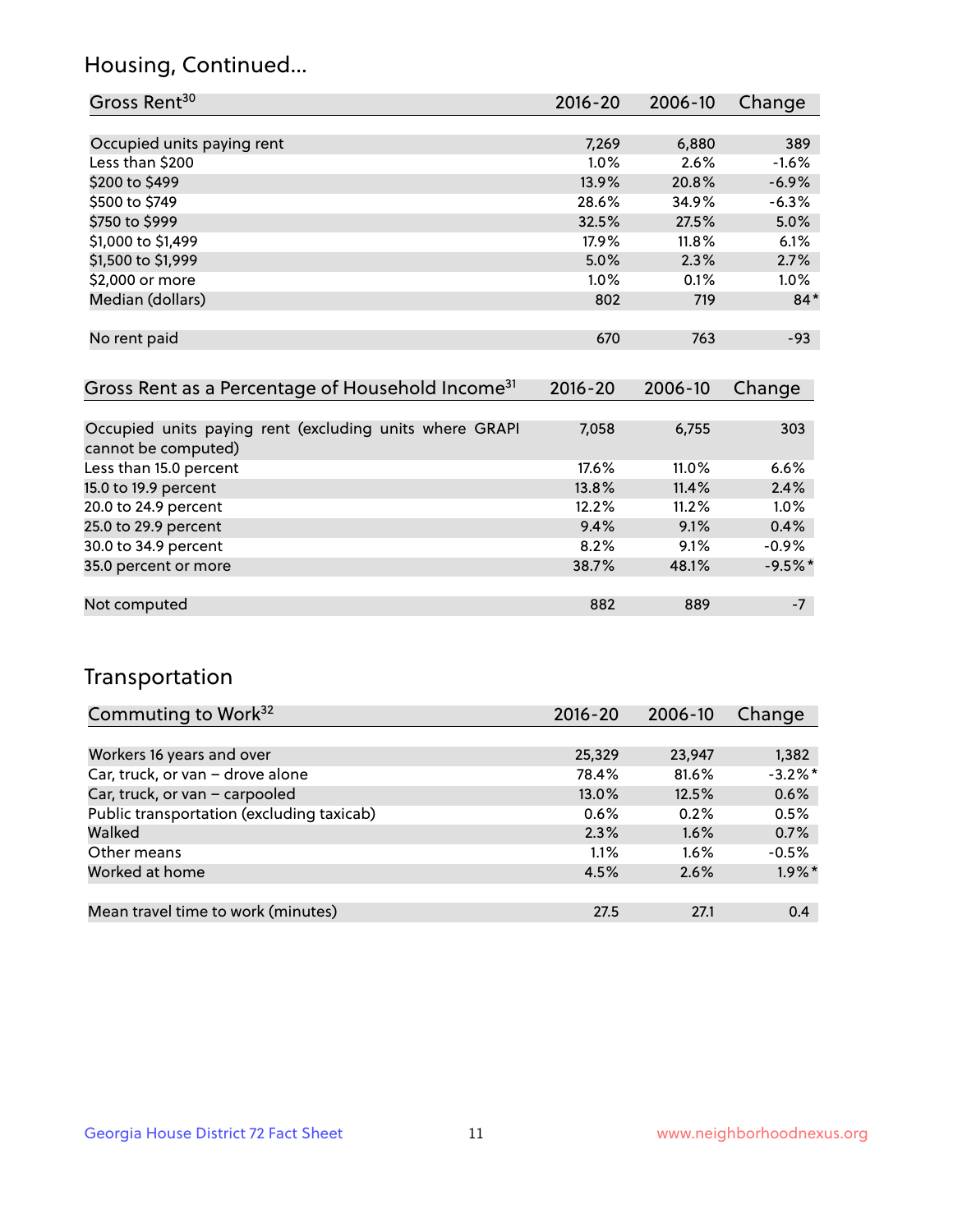## Transportation, Continued...

| Vehicles Available <sup>33</sup> | $2016 - 20$ | 2006-10 | Change  |
|----------------------------------|-------------|---------|---------|
|                                  |             |         |         |
| Occupied housing units           | 21,371      | 20.515  | 856*    |
| No vehicles available            | $6.0\%$     | 6.8%    | $-0.8%$ |
| 1 vehicle available              | 28.6%       | 30.8%   | $-2.2%$ |
| 2 vehicles available             | 34.8%       | 35.8%   | $-0.9%$ |
| 3 or more vehicles available     | 30.6%       | 26.7%   | 3.9%    |

#### Health

| Health Insurance coverage <sup>34</sup>                 | 2016-20 |
|---------------------------------------------------------|---------|
|                                                         |         |
| Civilian Noninstitutionalized Population                | 59,519  |
| With health insurance coverage                          | 88.2%   |
| With private health insurance coverage                  | 63.4%   |
| With public health coverage                             | 35.4%   |
| No health insurance coverage                            | 11.8%   |
| Civilian Noninstitutionalized Population Under 19 years | 15,008  |
| No health insurance coverage                            | 5.9%    |
| Civilian Noninstitutionalized Population 19 to 64 years | 35,631  |
| In labor force:                                         | 25,919  |
| Employed:                                               | 24,099  |
| With health insurance coverage                          | 84.6%   |
| With private health insurance coverage                  | 81.2%   |
| With public coverage                                    | 6.0%    |
| No health insurance coverage                            | 15.4%   |
| Unemployed:                                             | 1,820   |
| With health insurance coverage                          | 67.3%   |
| With private health insurance coverage                  | 50.5%   |
| With public coverage                                    | 18.8%   |
| No health insurance coverage                            | 32.7%   |
| Not in labor force:                                     | 9,712   |
| With health insurance coverage                          | 81.1%   |
| With private health insurance coverage                  | 51.3%   |
| With public coverage                                    | 35.5%   |
| No health insurance coverage                            | 18.9%   |